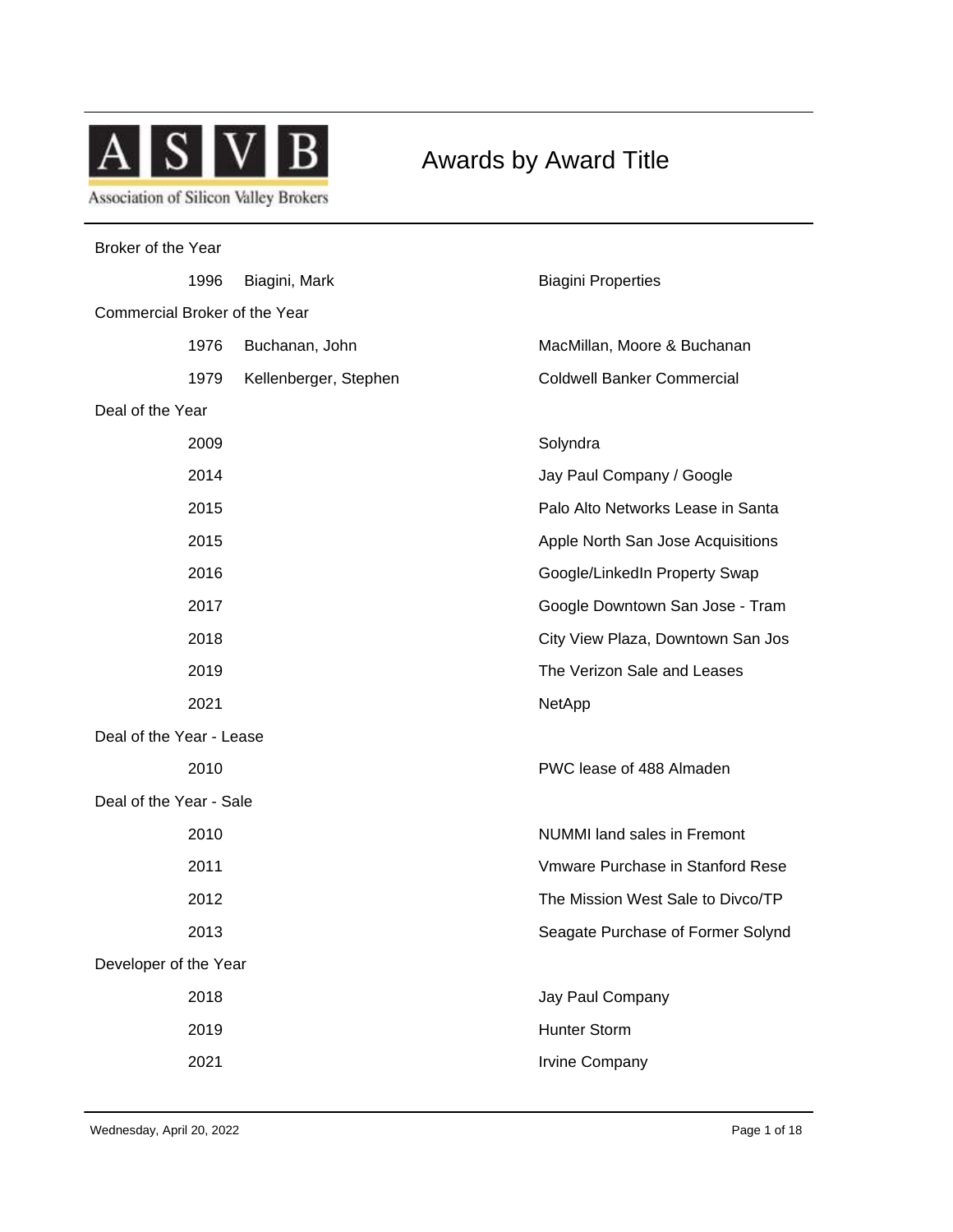## Developer/Owner of the Year

|              | 1996 |                  | Sobrato Development Companies     |
|--------------|------|------------------|-----------------------------------|
|              | 1997 |                  | <b>Lincoln Property Company</b>   |
|              | 1998 |                  | Sobrato Development Companies     |
|              | 1999 |                  | Divco West Group                  |
|              | 2000 |                  | <b>Tishman Speyer</b>             |
|              | 2001 |                  | South Bay Development Company     |
|              | 2002 |                  | <b>Equity Office Properties</b>   |
|              | 2003 |                  | CarrAmerica                       |
|              | 2004 |                  | <b>Equity Office Properties</b>   |
|              | 2005 |                  | <b>Legacy Partners</b>            |
|              | 2006 |                  | <b>RREEF</b>                      |
|              | 2007 |                  | South Bay Development Company     |
|              | 2008 |                  | South Bay Development Company     |
|              | 2009 |                  | <b>Hunter Storm Properties</b>    |
|              | 2010 |                  | <b>Equity Office Properties</b>   |
|              | 2011 |                  | Jay Paul Company                  |
|              | 2012 |                  | The Irvine Company                |
|              | 2013 |                  | Irvine Company Office Properties  |
|              | 2014 |                  | Jay Paul Company                  |
|              | 2015 |                  | Lane Partners                     |
|              | 2016 |                  | South Bay Development Company     |
|              | 2017 |                  | Irvine Company Office Properties  |
| Hall of Fame |      |                  |                                   |
|              | 1981 | Chambers, Dennis | <b>CPS</b>                        |
|              | 1982 | Burke, Phil      | Borelli & Burke                   |
|              | 1983 | Buchanan, John   | <b>Macanan Marketing</b>          |
|              | 1984 | Curran, Carol    | <b>Coldwell Banker Commercial</b> |

1987 Macdonald, Chip CPS

1987 Murphy, Mike **MacMillan**, Moore & Buchanan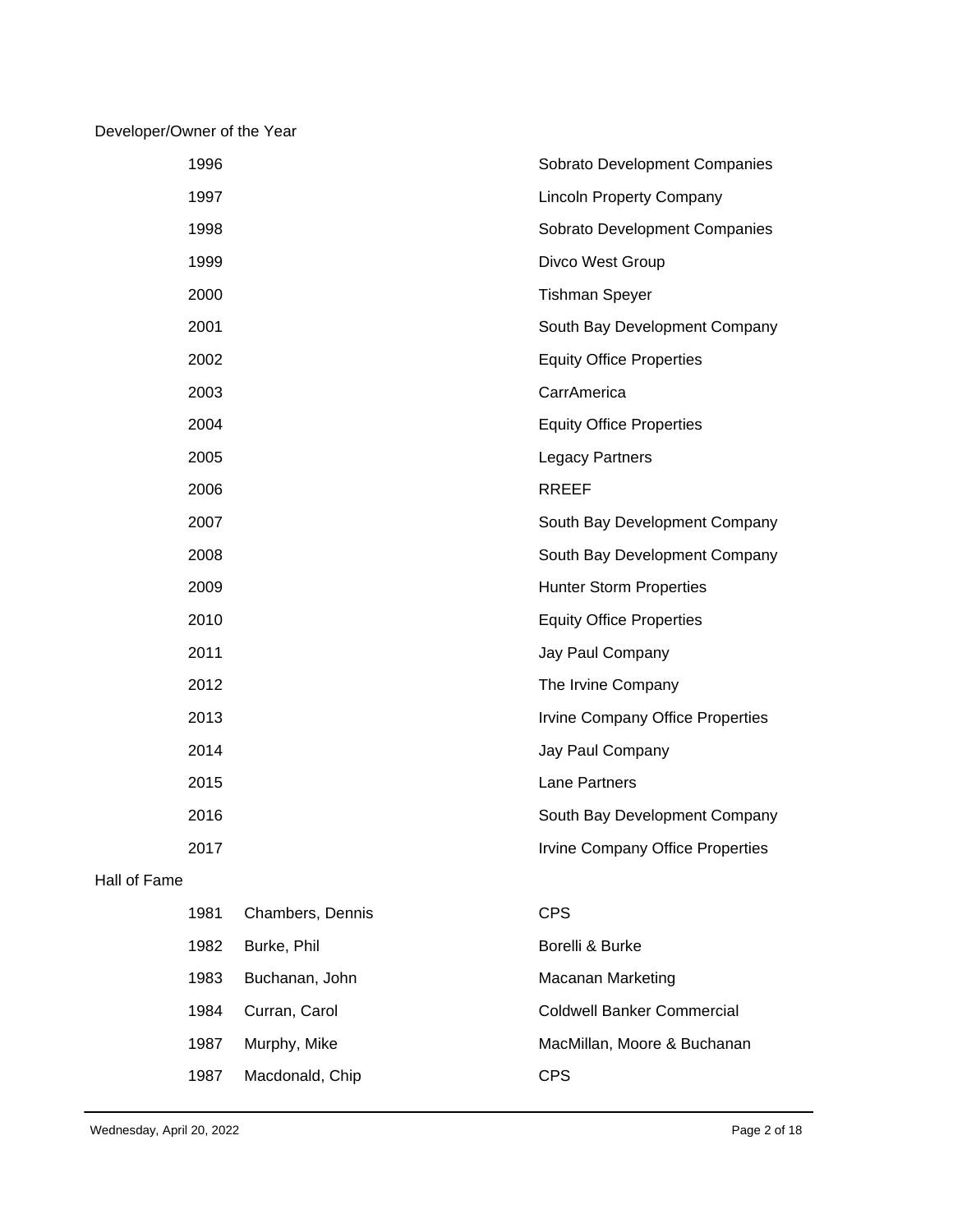| 1987 | Arvay, Drew         | <b>Coldwell Banker Commercial</b>     |
|------|---------------------|---------------------------------------|
| 1989 | Randolph, Jim       | Fox & Carskadon Commercial            |
| 1989 | Brown, Marilyn      | Fox & Carskadon Commercial            |
| 1989 | Cooper, Dave        | <b>Cooper Brady Commercial</b>        |
| 1989 | Biagini, Emo        | <b>Biagini Properties</b>             |
| 1990 | Brand, Michael      | Cornish & Carey Commercial            |
| 1991 | McGuigan, Patty     | Cornish & Carey Commercial            |
| 1992 | Lyman, Brad         | Cornish & Carey Commercial            |
| 1992 | Hoffman, Jeff       | <b>CB Commercial</b>                  |
| 1992 | Blickman, Laurence  | <b>Blickman Turkus</b>                |
| 1994 | Talbert, Diane      | Cornish & Carey Commercial            |
| 1994 | Mahoney, Phil       | Cornish & Carey Commercial            |
| 1995 | Binsacca, Jim       | Cornish & Carey Commercial            |
| 1995 | Reimann, Don        | <b>Colliers Parrish International</b> |
| 1996 | Horton, Bruce       | Grubb & Ellis Company                 |
| 1996 | Jonas, David        | <b>BT Commercial</b>                  |
| 1996 | Scott, Randolph     | Cornish & Carey Commercial            |
| 1996 | Rosendin, Mike      | <b>Colliers Parrish International</b> |
| 1996 | Pilster, Fred       | Cornish & Carey Commercial            |
| 1997 | Leiker, Craig       | Wayne Mascia Associates               |
| 1997 | Black, Jeff         | Grubb & Ellis Company                 |
| 1998 | Shannon, Rob        | <b>Colliers Parrish International</b> |
| 1998 | Davies, Greg        | <b>CPS</b>                            |
| 1998 | Haugh, Dave         | Grubb & Ellis Company                 |
| 1998 | Troedson, Jack      | Cornish & Carey Commercial            |
| 1998 | Hallmar, Howie      | Cornish & Carey Commercial            |
| 1999 | Reilly, Jr., George | <b>CPS</b>                            |
| 1999 | Michaels, Mike      | <b>CRESA Partners</b>                 |
| 2000 | Phillips, Jay       | <b>CB Richard Ellis</b>               |
| 2000 | Pace, Steve         | <b>CPS</b>                            |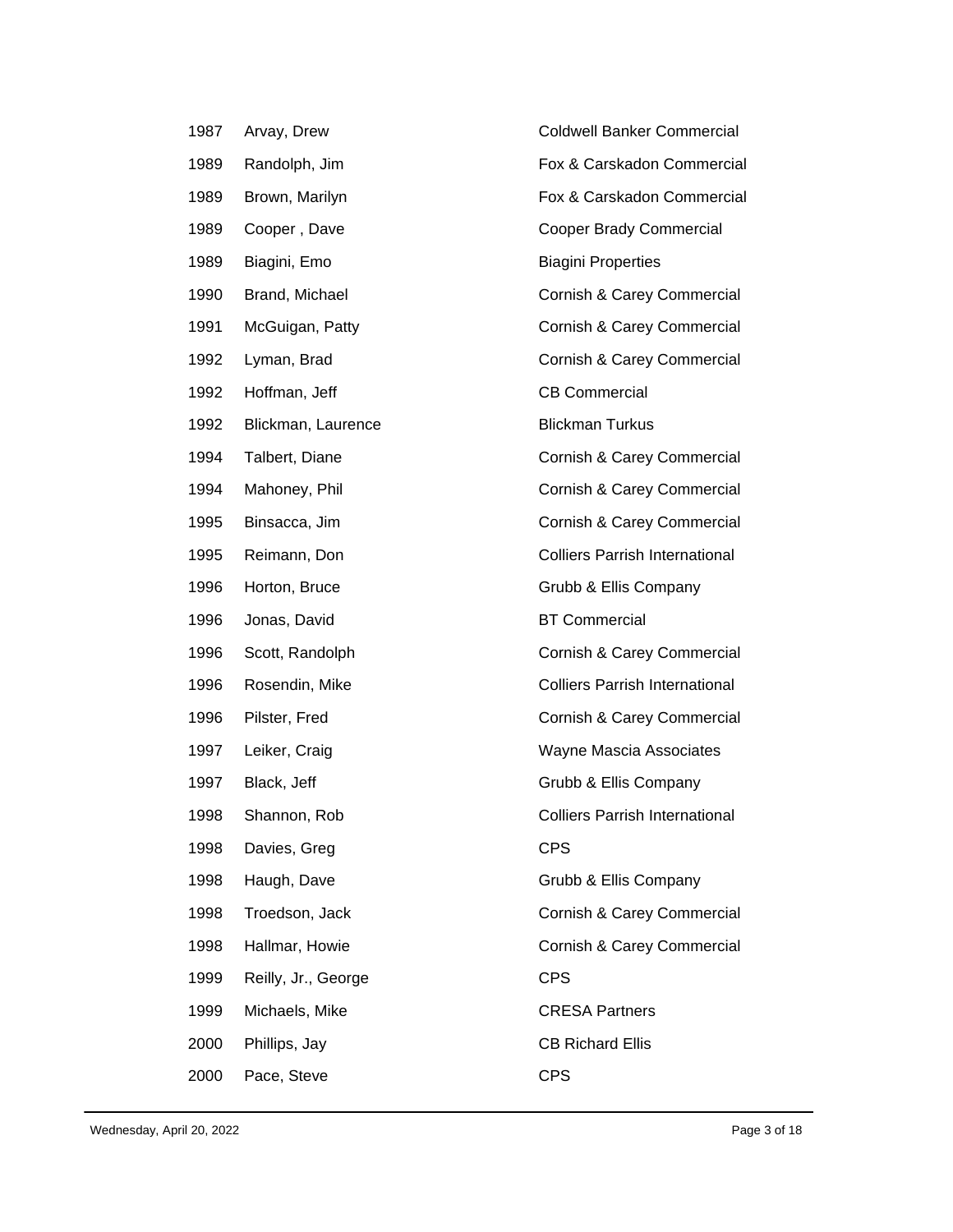| 2000 | Roley, Sutton          | <b>CPS</b>                    |
|------|------------------------|-------------------------------|
| 2001 | Loeswick, Thomas       | <b>Colliers International</b> |
| 2001 | Sandlin, David         | <b>Colliers International</b> |
| 2002 | Beeger, Jim            | Cornish & Carey Commercial    |
| 2003 | McMahon, John          | <b>Colliers International</b> |
| 2003 | Nochimson, Jeff        | <b>Colliers International</b> |
| 2004 | Zamudio, Mark          | <b>Colliers International</b> |
| 2004 | Daschbach, Mark        | Cornish & Carey Commercial    |
| 2005 | Fordyce, Craig         | <b>Colliers International</b> |
| 2005 | Schmidt, Jim           | Cornish & Carey Commercial    |
| 2006 | Ziemendorf, Mark       | Cornish & Carey Commercial    |
| 2007 | Suddjian, Keith        | Cornish & Carey Commercial    |
| 2007 | Prehm, Marshall Steven | <b>Colliers International</b> |
| 2008 | Machado, John          | <b>Colliers International</b> |
| 2008 | Gabrielson, Randy      | Cornish & Carey Commercial    |
| 2009 | von Thaden, Gregg      | <b>Colliers International</b> |
| 2009 | Taylor, Tom            | <b>CB Richard Ellis</b>       |
| 2009 | Kovaleski, Jim         | <b>NAI BT Commercial</b>      |
| 2010 | Horton, Steve          | <b>Cassidy Turley CPS</b>     |
| 2010 | Arnautou, Phil         | <b>Colliers International</b> |
| 2011 | Gibson, Steve          | <b>Colliers International</b> |
| 2011 | D'Angelo, Duffy        | Colliers International        |
| 2012 | Connor, Mike           | <b>Cassidy Turley</b>         |
| 2012 | Arrillaga, Jeff        | Cornish & Carey NKF           |
| 2013 | Marent, Christian      | <b>CBRE</b>                   |
| 2013 | Hamilton, Joe          | Cornish & Carey Commercial    |
| 2014 |                        |                               |
|      | Hofer, Ed              | <b>Colliers International</b> |
| 2014 | Jenab, Kalil           | <b>DTZ</b>                    |
| 2015 | Beatty, Todd           | Cushman & Wakefield           |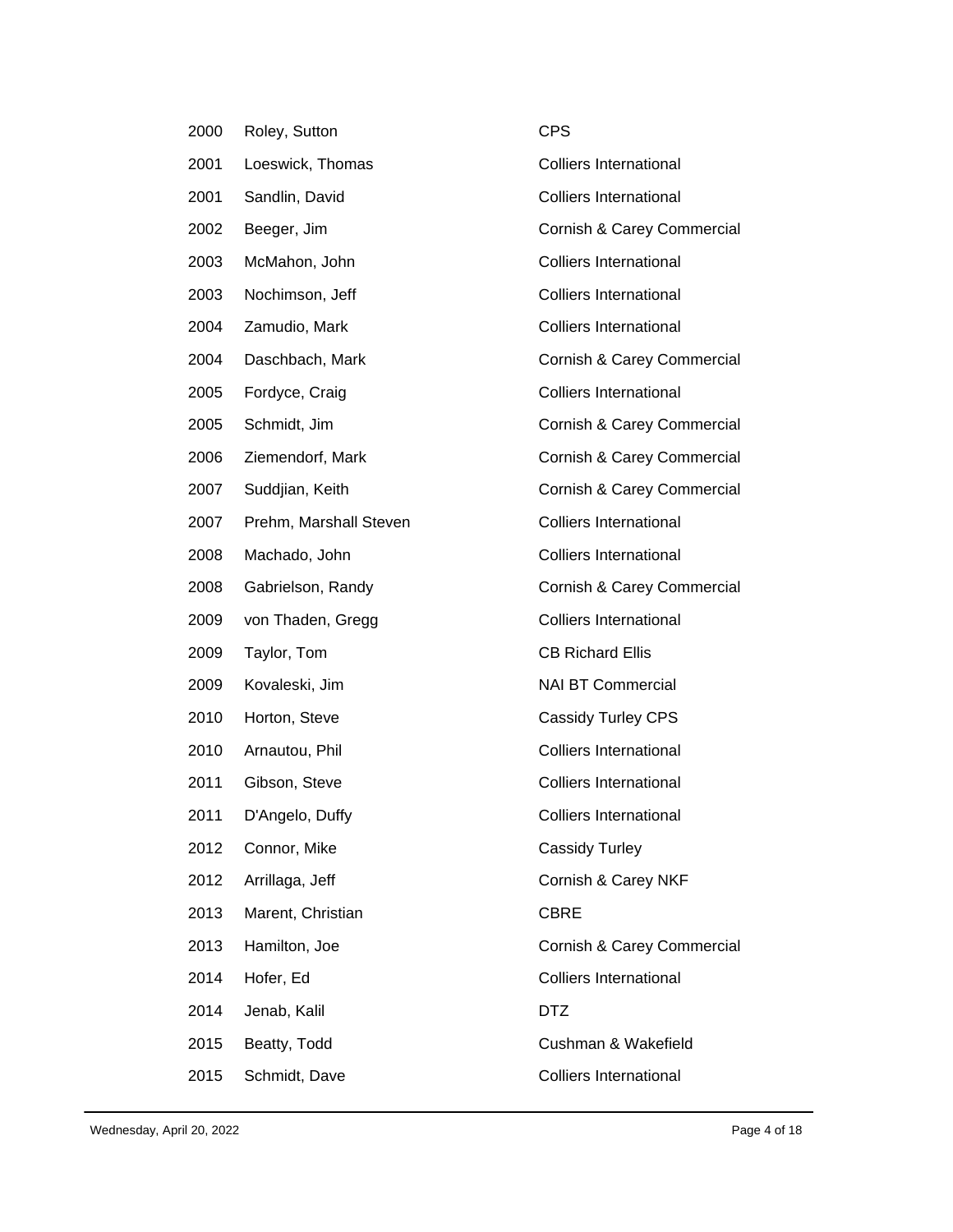| 2016 | Rowland, Bob       | <b>Colliers International</b>     |
|------|--------------------|-----------------------------------|
| 2016 | Houston, Jeff      | <b>CBRE</b>                       |
| 2017 | Moriarty, Joe      | <b>CBRE</b>                       |
| 2017 | Ritchie, Mark      | <b>Ritchie Commercial</b>         |
| 2018 | Prosser, Scott     | <b>CBRE</b>                       |
| 2018 | Gregory, Susan     | <b>Colliers International</b>     |
| 2019 | Steinbock, Bob     | <b>CBRE</b>                       |
| 2019 | Fox, Eric          | Cushman & Wakefield               |
| 2021 | Mathisen, Scott    | JLL                               |
| 2021 | Hallgrimson, Erik  | Cushman & Wakefield               |
|      | Broker of the Year |                                   |
| 1976 | Stauss, George     | <b>Coldwell Banker Commercial</b> |
| 1976 | Davis, Bob         | <b>Coldwell Banker Commercial</b> |
| 1977 | Chambers, Dennis   | <b>Coldwell Banker Commercial</b> |
| 1977 | Brand, Michael     | Cornish & Carey Commercial        |
| 1978 | Burke, Phil        | Cushman & Wakefield, Inc.         |

## **Industrial**

| 1978 | Chambers, Denni |  |
|------|-----------------|--|
|      |                 |  |

- 
- 
- 
- 
- 1983 Macdonald, Chip CPS
- 1984 Macdonald, Chip CPS
- 
- 1985 Roberts, Heather CPS
- 1985 Hillhouse, Kent CPS
- 1986 Michaels, Mike RES Group
- 
- 1992 Mathisen, Scott CB Commercial

1978 is a coldwell Banker Commercial 1979 Brand, Michael **Commercial** Cornish & Carey Commercial 1980 Barbour, Susan Cornish & Carey Commercial 1981 Cooper, Dave Saratoga Investment Company 1982 Ruiz, Ray **Commercial** Cornish & Carey Commercial 1984 Pilster, Fred Cornish & Carey Commercial 1985 Hoffman, Jeff Coldwell Banker Commercial 1991 Cox, Frank Cornish & Carey Commercial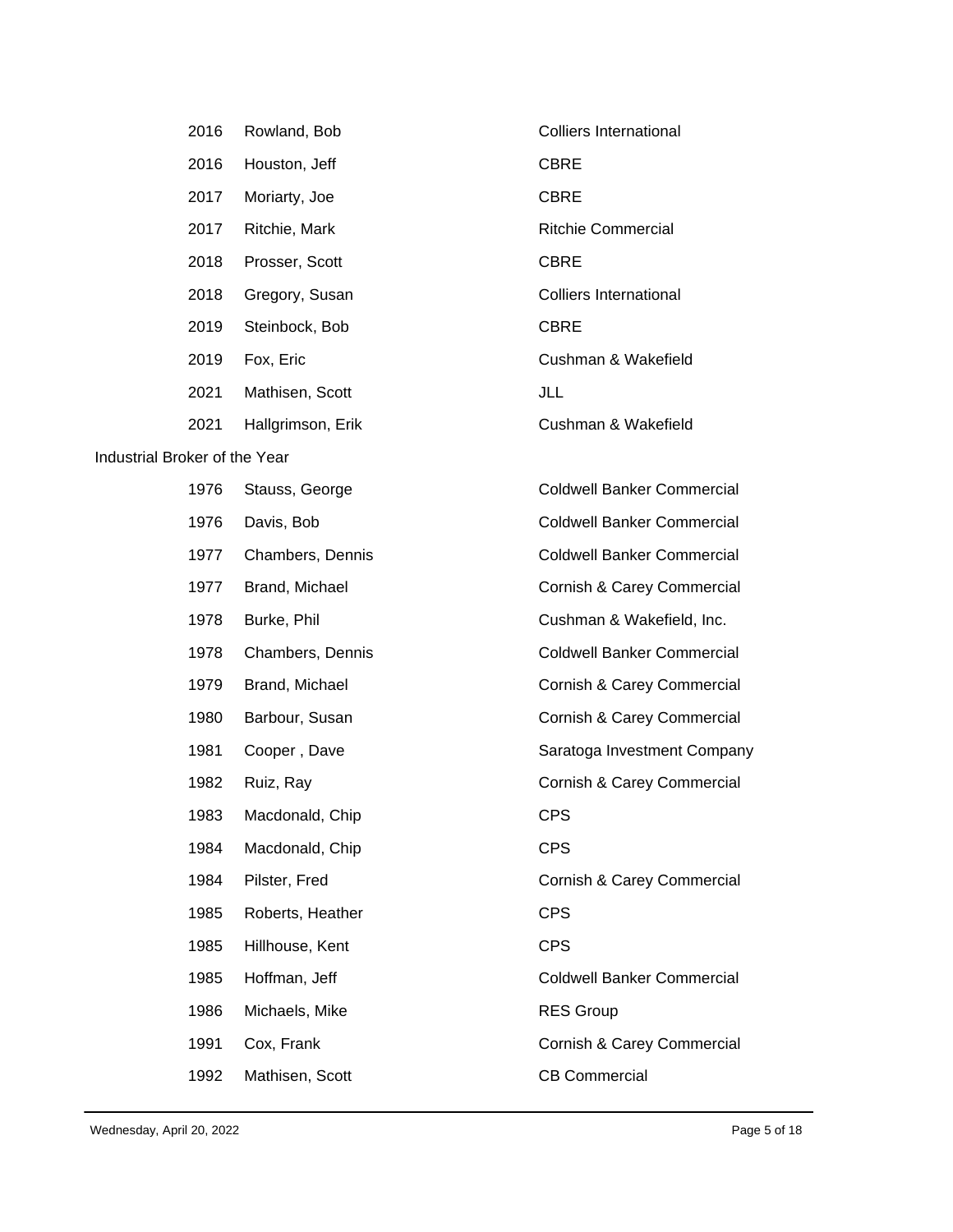|                                       | 1993 | Zamudio, Mark     | <b>Colliers Parrish International</b> |
|---------------------------------------|------|-------------------|---------------------------------------|
|                                       | 1994 | Kovaleski, Jim    | <b>Blickman Turkus</b>                |
|                                       | 1995 | Kovaleski, Jim    | <b>BT Commercial</b>                  |
|                                       | 1996 | Borgia, Scott     | <b>CPS</b>                            |
|                                       | 1997 | Kovaleski, Jim    | <b>BT Commercial</b>                  |
|                                       | 1998 | Barnes, Jeff      | <b>Colliers Parrish International</b> |
|                                       | 1999 | Barnes, Jeff      | <b>Colliers Parrish International</b> |
|                                       | 2000 | Kovaleski, Jim    | <b>BT Commercial</b>                  |
|                                       | 2001 | Prosser, Scott    | Grubb & Ellis Company                 |
|                                       | 2002 | Zamudio, Mark     | <b>Colliers Parrish International</b> |
|                                       | 2003 | Matteoni, Brian   | <b>CB Richard Ellis</b>               |
|                                       | 2004 | Zamudio, Steve    | <b>Colliers International</b>         |
|                                       | 2005 | Matteoni, Brian   | <b>CB Richard Ellis</b>               |
|                                       | 2006 | Hofer, Ed         | <b>Colliers International</b>         |
|                                       | 2007 | Bell, Rick        | Cornish & Carey Commercial            |
|                                       | 2008 | Inguagiato, Jerry | <b>CB Richard Ellis</b>               |
|                                       | 2009 | Matteoni, Brian   | <b>CB Richard Ellis</b>               |
|                                       | 2010 | Shannon, Rob      | <b>CB Richard Ellis</b>               |
|                                       | 2011 | Prosser, Scott    | <b>CBRE</b>                           |
|                                       | 2012 | Hofer, Ed         | <b>Colliers International</b>         |
|                                       | 2013 | Prosser, Scott    | <b>CBRE</b>                           |
|                                       | 2014 | Shannon, Rob      | <b>CBRE</b>                           |
|                                       | 2015 | Sutherland, Chip  | <b>CBRE</b>                           |
|                                       | 2016 | Sutherland, Chip  | <b>CBRE</b>                           |
|                                       | 2017 | Sutherland, Chip  | <b>CBRE</b>                           |
|                                       | 2018 | Suthland, Chip    | <b>CBRE</b>                           |
|                                       | 2019 | Sutherland, Chip  | <b>CBRE</b>                           |
| Industrial Listing Broker of the Year |      |                   |                                       |
|                                       | 2020 | Sutherland, Chip  | <b>CBRE</b>                           |
|                                       | 2021 | Sutherland, Chip  | <b>CBRE</b>                           |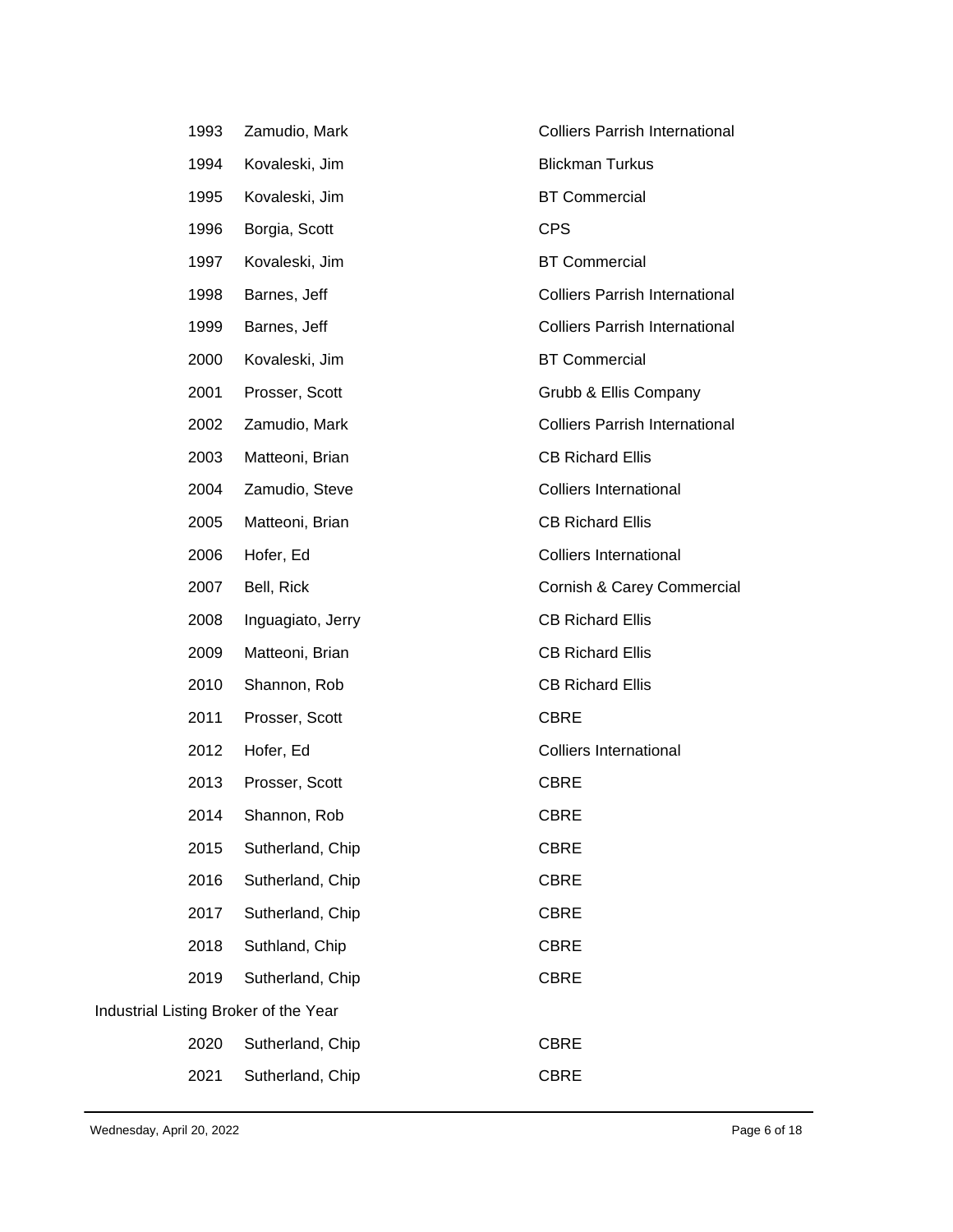|                               |      | Industrial Procuring Broker of the Year |                                    |
|-------------------------------|------|-----------------------------------------|------------------------------------|
|                               | 2019 | Stephenson, Walt                        | Cushman & Wakefield                |
|                               | 2020 | Shepherd, Chris                         | <b>CBRE</b>                        |
|                               | 2021 | Sutherland, Chip                        | <b>CBRE</b>                        |
|                               |      | Industrial/General Broker of the Year   |                                    |
|                               | 1987 | Lange, Bill                             | Bishop Hawk, Inc.                  |
|                               | 1988 | Grubb, Bob                              | J.R. Parrish, Inc.                 |
|                               | 1989 | Zamudio, Mark                           | J.R. Parrish, Inc.                 |
|                               |      | Industrial/R&D Broker of the Year       |                                    |
|                               | 1987 | Morrison, Susan                         | <b>Cunningham Associates</b>       |
|                               | 1988 | Biggar, Michael J                       | Bishop Hawk, Inc.                  |
|                               | 1989 | Mahoney, Phil                           | Cornish & Carey Commercial         |
|                               | 1990 | Leiker, Craig                           | <b>Wayne Mascia Associates</b>     |
| Investment Broker of the Year |      |                                         |                                    |
|                               | 1984 | Borelli, Ralph                          | Borelli & Burke                    |
|                               | 1985 | Miller, John                            | MacMillan, Moore & Buchanan        |
|                               | 1986 | Jones, Stanford W.                      | Marcus & Millichap                 |
|                               | 1987 | Roberts, Gary                           | Fox & Carskadon Commercial         |
|                               | 1987 | Gost, Evan                              | Fox & Carskadon Commercial         |
|                               | 1988 | Lewis, Joe                              | Cornish & Carey Commercial         |
|                               | 1989 | Lambert, Winston                        | <b>Winston Lambert Investments</b> |
|                               | 1990 | Byrne, Donn                             | <b>CPS</b>                         |
|                               | 1992 | Blickman, Larry                         | <b>BT Commercial</b>               |
|                               | 1993 | Blickman, Larry                         | <b>BT Commercial</b>               |
|                               | 1994 | Blickman, Larry                         | <b>BT Commercial</b>               |
|                               | 1995 | Blickman, Laurence                      | <b>BT Commercial</b>               |
|                               | 1996 | Blickman, Larry                         | <b>BT Commercial</b>               |
|                               | 1997 | Blickman, Laurence                      | <b>BT Commercial</b>               |
|                               | 1998 | Blickman, Laurence                      | <b>BT Commercial</b>               |
|                               | 1999 | Blickman, Laurence                      | <b>BT Commercial</b>               |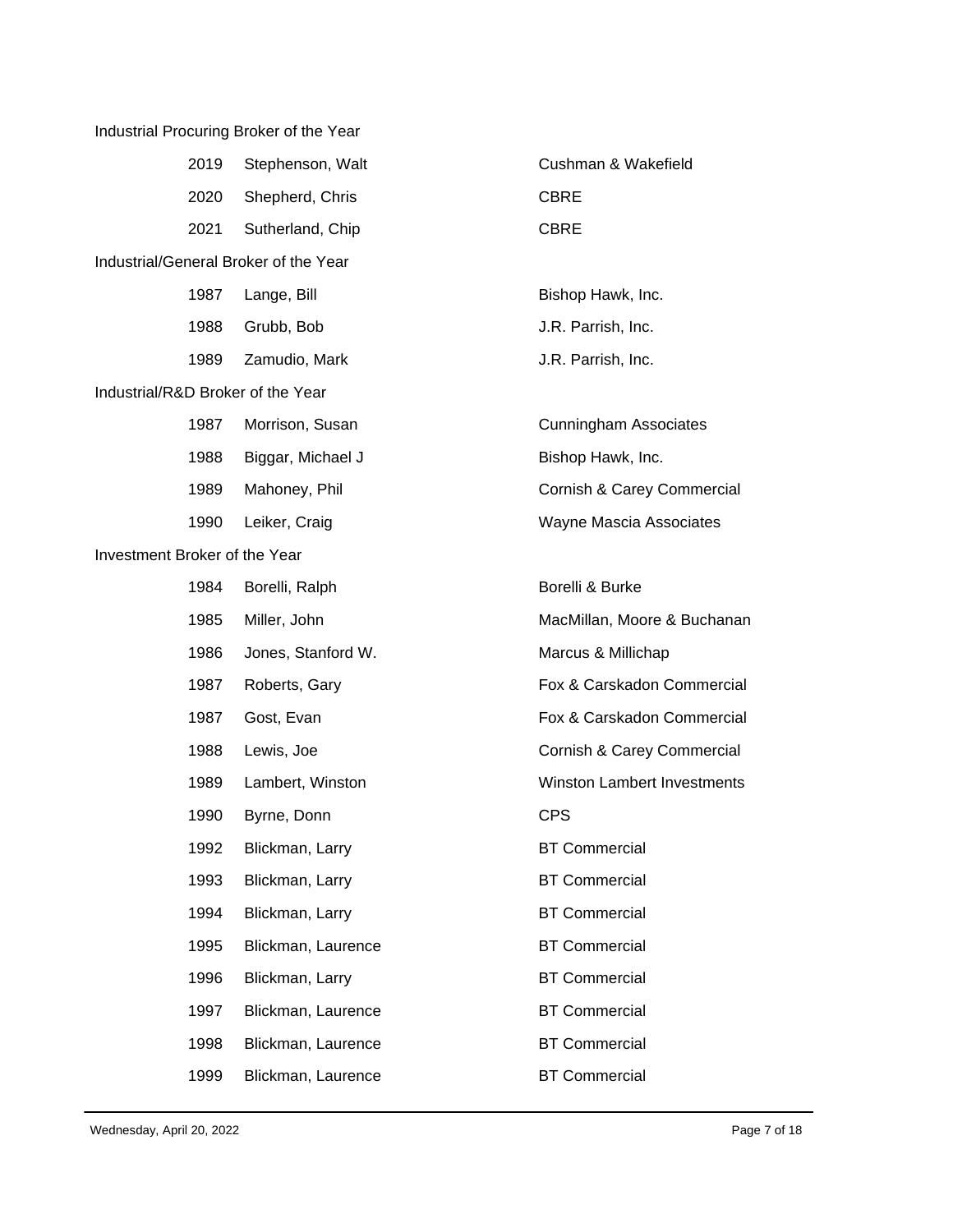|                         | 2000 | Loeswick, Thomas                    | <b>Colliers International</b>     |
|-------------------------|------|-------------------------------------|-----------------------------------|
|                         | 2001 | Blickman, Larry                     | <b>BT Commercial</b>              |
|                         | 2002 | Suddjian, Keith                     | Cornish & Carey Commercial        |
|                         | 2003 | Loeswick, Thomas                    | <b>Colliers International</b>     |
|                         | 2004 | Cioth, Greg                         | Colliers International            |
|                         | 2005 | Ziemendorf, Mark                    | Cornish & Carey Commercial        |
|                         | 2006 | Doyle, Erik                         | <b>CB Richard Ellis</b>           |
|                         | 2007 | Doyle, Erik                         | <b>CB Richard Ellis</b>           |
|                         | 2008 | Suddjian, Keith                     | Cornish & Carey Commercial        |
|                         | 2009 | Rogers, Brad                        | Cushman & Wakefield               |
|                         | 2010 | Suddjian, Keith                     | Cornish & Carey NKF               |
|                         | 2011 | Moriarty, Joseph                    | <b>CBRE</b>                       |
|                         | 2012 | Moriarty, Joseph                    | <b>CBRE</b>                       |
|                         | 2013 | Moriarty, Joseph                    | <b>CBRE</b>                       |
|                         | 2014 | Moriarty, Joseph                    | <b>CBRE</b>                       |
|                         | 2015 | Fox, Eric                           | Cushman & Wakefield               |
|                         | 2016 | Prosser, Scott                      | <b>CBRE</b>                       |
|                         | 2018 | Najera, Edmund                      | Newmark Knight Frank Capital Mark |
|                         |      | Investment Broker of the Year (Tie) |                                   |
|                         | 2017 | Moriarty, Joe                       | <b>CBRE</b>                       |
|                         | 2017 | Prosser, Scott                      | <b>CBRE</b>                       |
|                         | 2019 | Moriarty, Joe                       | <b>CBRE</b>                       |
|                         | 2019 | Prosser, Scott                      | <b>CBRE</b>                       |
|                         | 2020 | Moriarty, Joe                       | <b>CBRE</b>                       |
|                         | 2020 | Prosser, Scott                      | <b>CBRE</b>                       |
|                         | 2021 | Moriarty, Joe                       | <b>CBRE</b>                       |
|                         | 2021 | Najera, Edmund                      | Newmark                           |
|                         | 2021 | Prosser, Scott                      | <b>CBRE</b>                       |
| Land Broker of the Year |      |                                     |                                   |
|                         | 1990 | Rowland, Bob                        | J.R. Parrish, Inc.                |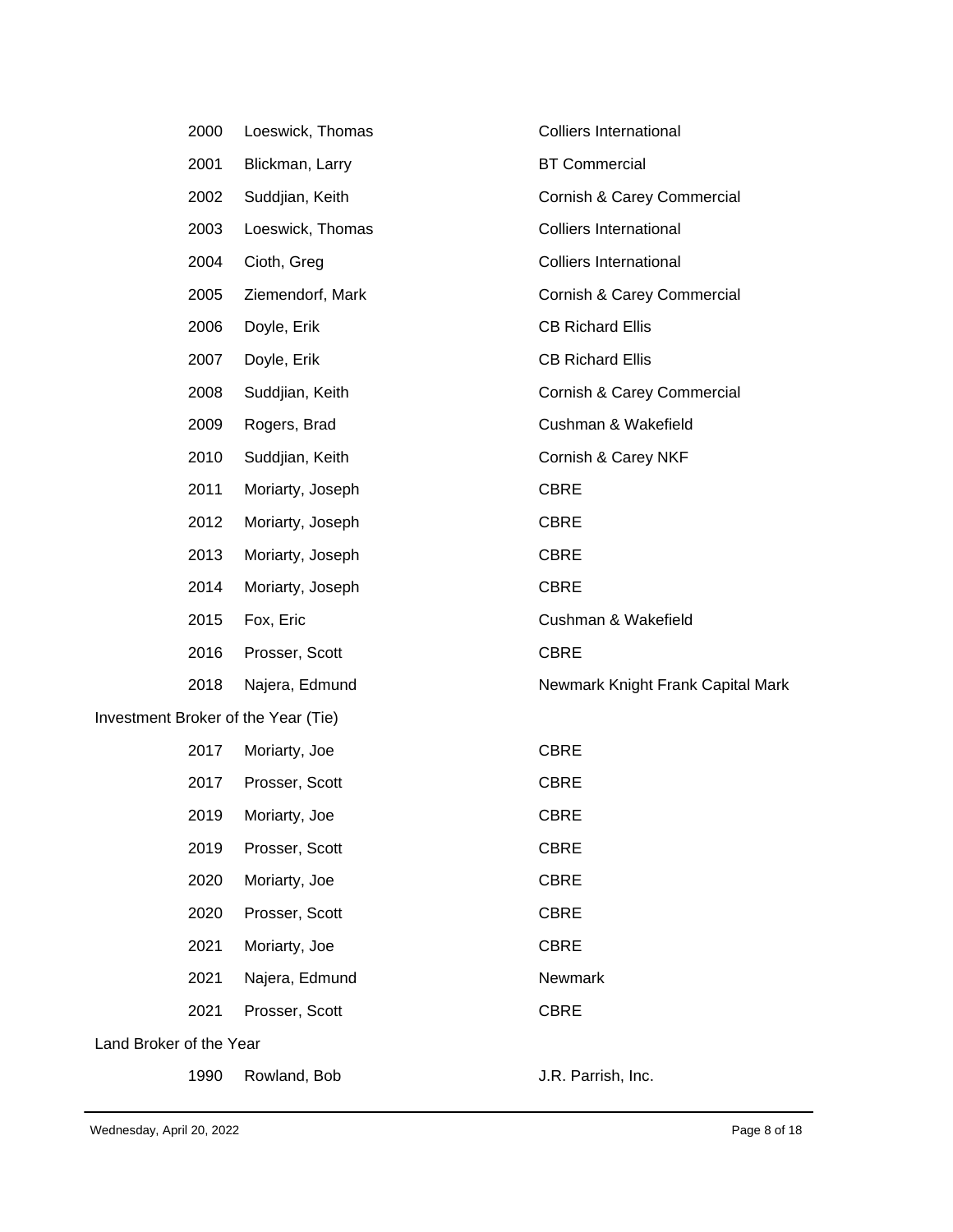| 1990 | Twardus, Stan                 | J.R. Parrish, Inc.                    |  |  |  |
|------|-------------------------------|---------------------------------------|--|--|--|
| 1993 | Chambers, Dennis              | <b>CPS</b>                            |  |  |  |
| 1993 | Roberts, Heather              | <b>CPS</b>                            |  |  |  |
| 1994 | Doyle, Eric                   | <b>CPS</b>                            |  |  |  |
| 1995 | Brand, Michael                | Cornish & Carey Commercial            |  |  |  |
| 1996 | Macdonald, Chip               | <b>CPS</b>                            |  |  |  |
| 1997 | Chambers, Dennis              | <b>CPS</b>                            |  |  |  |
| 1998 | Chambers, Dennis              | <b>CPS</b>                            |  |  |  |
| 1999 | Macdonald, Chip               | <b>CPS</b>                            |  |  |  |
| 2000 | Macdonald, Chip               | <b>CPS</b>                            |  |  |  |
| 2001 | Brand, Michael                | Cornish & Carey Commercial            |  |  |  |
| 2002 | Shannon, Rob                  | <b>Colliers Parrish International</b> |  |  |  |
| 2003 | Martin, Robert                | Grubb & Ellis Company                 |  |  |  |
| 2004 | Borelli, Ralph                | Borelli Investments                   |  |  |  |
| 2005 | Borelli, Ralph                | Borelli Investments                   |  |  |  |
| 2006 | Poncetta, Greg                | <b>CB Richard Ellis</b>               |  |  |  |
| 2007 | Mahoney, Phil                 | Cornish & Carey Commercial            |  |  |  |
| 2008 | Benevento, Mike               | <b>CB Richard Ellis</b>               |  |  |  |
| 2009 | Russell, Mark                 | <b>CB Richard Ellis</b>               |  |  |  |
| 2010 | Steinbock, Bob                | <b>CB Richard Ellis</b>               |  |  |  |
| 2013 | Rowland, Robert               | <b>Colliers International</b>         |  |  |  |
| 2015 | Steinbock, Bob                | <b>CBRE</b>                           |  |  |  |
| 2016 | Hallgrimson, Erik             | Cushman & Wakefield                   |  |  |  |
| 2017 | Sutherland, Chip              | <b>CBRE</b>                           |  |  |  |
| 2018 | Hansen, Gary                  | Cushman & Wakefield                   |  |  |  |
| 2019 | Mahoney, Phil                 | Newmark Knight Frank                  |  |  |  |
| 2020 | Matteoni, Brian               | <b>CBRE</b>                           |  |  |  |
| 2021 | Machado, Vince                | <b>CBRE</b>                           |  |  |  |
|      | Land Broker of the Year (Tie) |                                       |  |  |  |
| 2011 | Poncetta, Greg                | <b>CBRE</b>                           |  |  |  |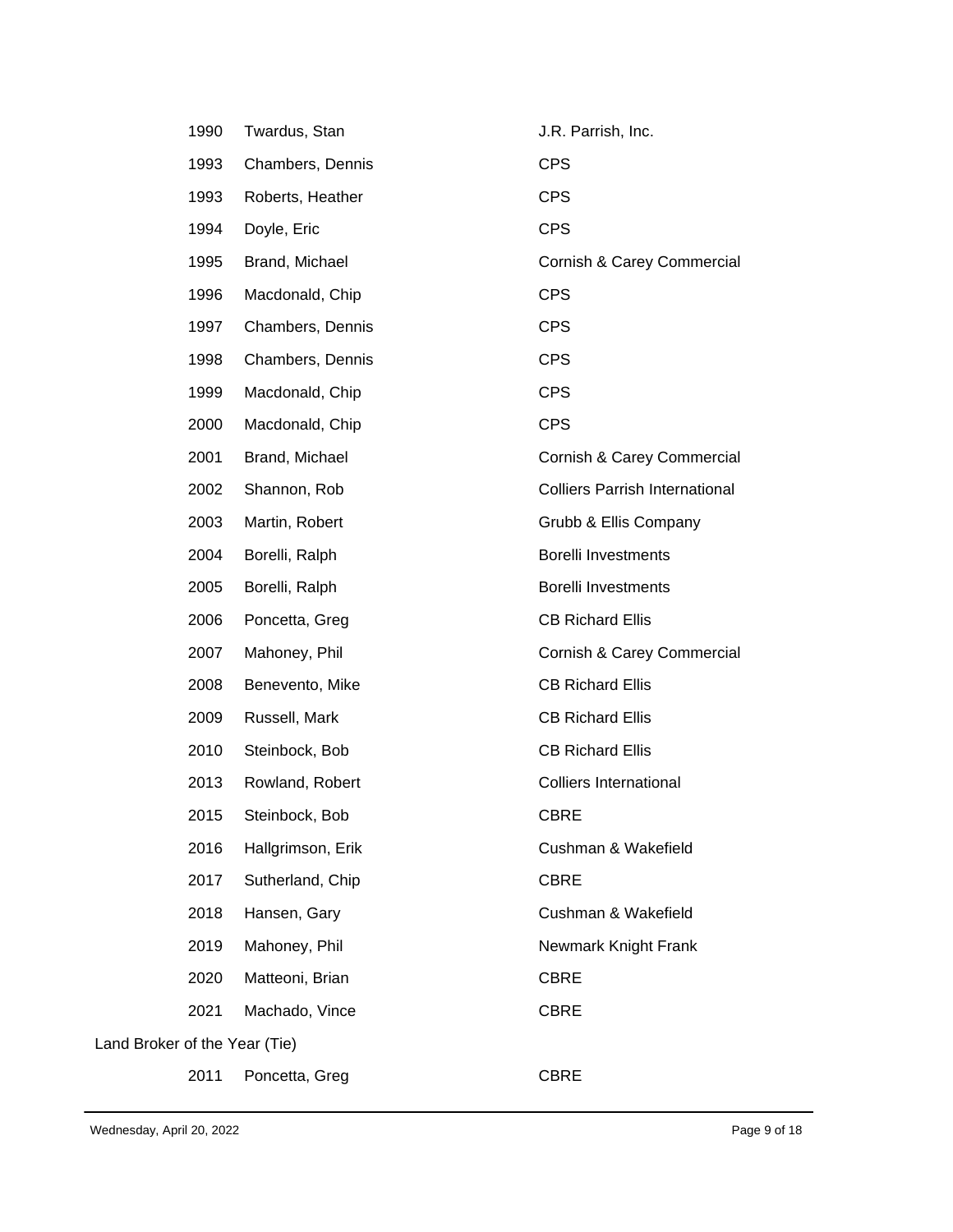|                          | 2011 | Russell, Mark     | <b>CBRE</b>                           |
|--------------------------|------|-------------------|---------------------------------------|
|                          | 2012 | Poncetta, Greg    | <b>CBRE</b>                           |
|                          | 2012 | Russell, Mark     | <b>CBRE</b>                           |
|                          | 2014 | Russell, Mark     | <b>CBRE</b>                           |
|                          | 2014 | Poncetta, Greg    | <b>CBRE</b>                           |
| Michael Murphy Award     |      |                   |                                       |
|                          | 2019 |                   | The Sobrato Organization              |
| <b>Mike Murphy Award</b> |      |                   |                                       |
|                          | 1989 | Cunningham, Tom   | <b>Cunningham Associates</b>          |
|                          | 1990 | Kirst, Wendy      |                                       |
|                          | 1993 | Hillhouse, Kent   | <b>CPS</b>                            |
|                          | 1994 | Beeger, Jim       | Cornish & Carey Commercial            |
|                          | 1995 | Turkus, Barry     | <b>BT Commercial</b>                  |
|                          | 1997 | Michaels, Marne   | <b>Colliers Parrish International</b> |
|                          | 1998 | D'Angelo, Duffy   | <b>Colliers Parrish International</b> |
|                          |      |                   |                                       |
|                          | 1999 | McSwain, Maryanna | <b>CPS</b>                            |
|                          | 2000 | Ritchie, Mark     | <b>Ritchie Commercial</b>             |
|                          | 2001 | Arvay, Drew       | <b>BT Commercial</b>                  |
|                          | 2003 | Lyman, Brad       | Cornish & Carey Commercial            |
|                          | 2004 | Engles, Bob       | Grubb & Ellis Company                 |
|                          | 2005 | Tsai, Tenny       | <b>NAI BT Commercial</b>              |
|                          | 2006 | Macdonald, Chip   | CPS CORFAC International              |
|                          | 2007 | Seiden, Gary      | <b>Ritchie Commercial</b>             |
|                          | 2008 | Scuncio, Joe      | Grubb & Ellis Company                 |
|                          | 2009 | Mascia, Wayne     | <b>GVA Kidder Matthews</b>            |
|                          | 2010 | Yandle, John      | Cornish & Carey NKF                   |
|                          | 2012 | Beaubien, Fred    | Cushman & Wakefield                   |
|                          | 2013 | Fredericks, Jeff  | <b>Colliers International</b>         |
|                          | 2014 | Hillhouse, Kent   | <b>DTZ</b>                            |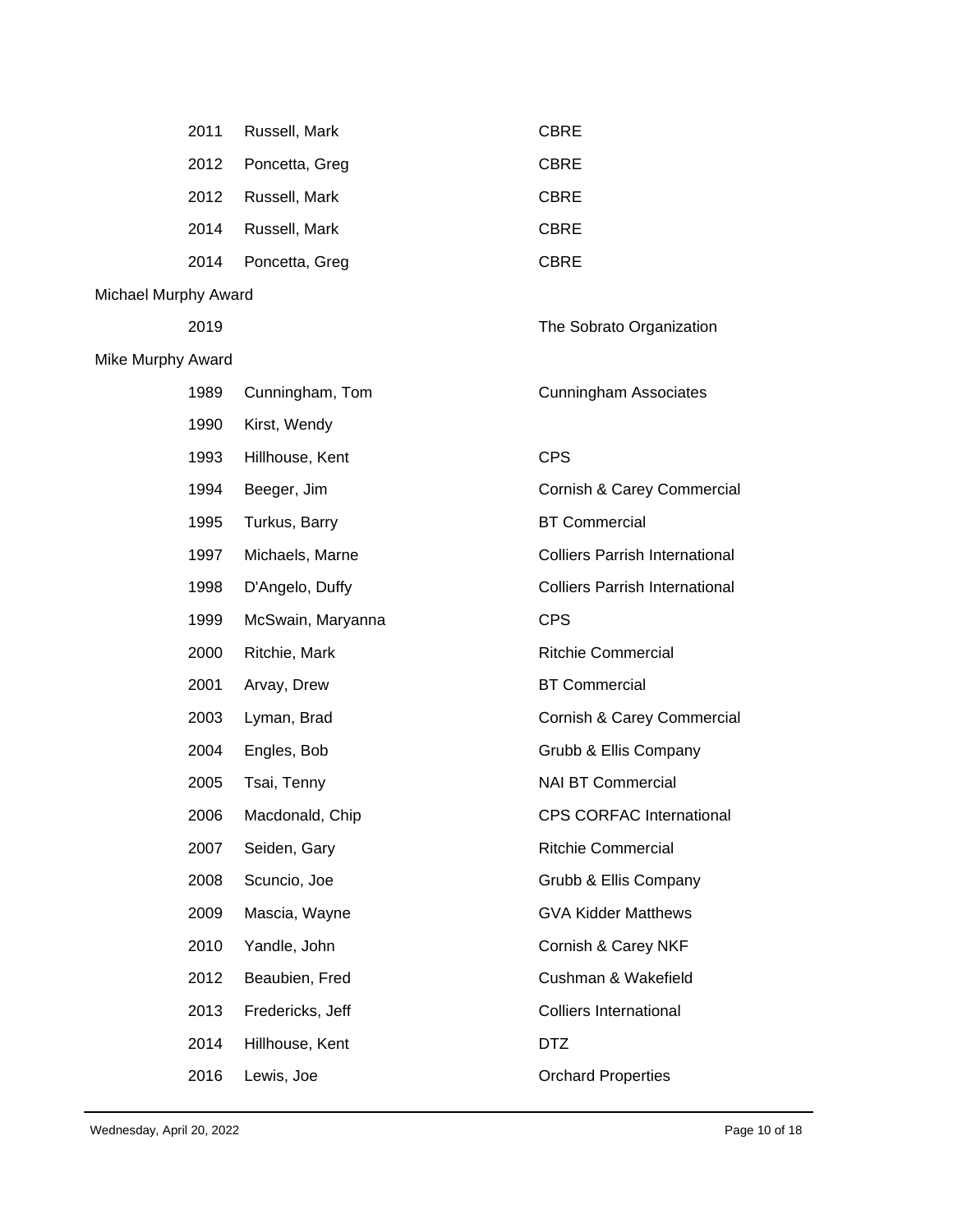## Most Listings Broker of the Year

| 2017                              | Gregory, Susan                         | <b>Colliers International</b>         |
|-----------------------------------|----------------------------------------|---------------------------------------|
| 2018                              | Gregory, Susan                         | <b>Colliers International</b>         |
| 2019                              | Thompson, Mike                         | Cushman & Wakefield                   |
| 2020                              | Thompson, Mike                         | Cushman & Wakefield                   |
| 2021                              | Thompson, Mike                         | Cushman & Wakefield                   |
| Most Procuring Broker of the Year |                                        |                                       |
| 2017                              | Sutherland, Chip                       | <b>CBRE</b>                           |
| 2018                              | Hallgrimson, Erik                      | Cushman & Wakefield                   |
| 2019                              | Thompson, Mike                         | Cushman & Wakefield                   |
| 2020                              | Thompson, Mike                         | Cushman & Wakefield                   |
| 2021                              | Thompson, Mike                         | Cushman & Wakefield                   |
| Multi-Family Broker of the Year   |                                        |                                       |
| 2017                              | Sung, Don                              | <b>Colliers International</b>         |
| 2018                              | Henry, Brian                           | Newmark Knight Frank                  |
| 2019                              | Henry, Brian                           | Newmark Knight Frank                  |
|                                   | Multiple Categories Broker of the Year |                                       |
| 1992                              | Rosendin, Mike                         | <b>Colliers Parrish International</b> |
| 1994                              | Hoffman, Jeff                          | <b>CB Commercial</b>                  |
| 1995                              | Rosendin, Mike                         | <b>Colliers Parrish International</b> |
| 1995                              | Chambers, Dennis                       | <b>CPS</b>                            |
| 1996                              | Chambers, Dennis                       | <b>CPS</b>                            |
| 1996                              | Mahoney, Phil                          | Cornish & Carey Commercial            |
| 1997                              | Chambers, Dennis                       | <b>CPS</b>                            |
| 1998                              | Davies, Greg                           | <b>CPS</b>                            |
| 1999                              | Mahoney, Phil                          | Cornish & Carey Commercial            |
| 2000                              | Mahoney, Phil                          | Cornish & Carey Commercial            |
| 2001                              | Shannon, Rob                           | <b>Colliers International</b>         |
| 2002                              | Shannon, Rob                           | <b>Colliers Parrish International</b> |
| 2003                              | Rosendin, Mike                         | <b>Colliers International</b>         |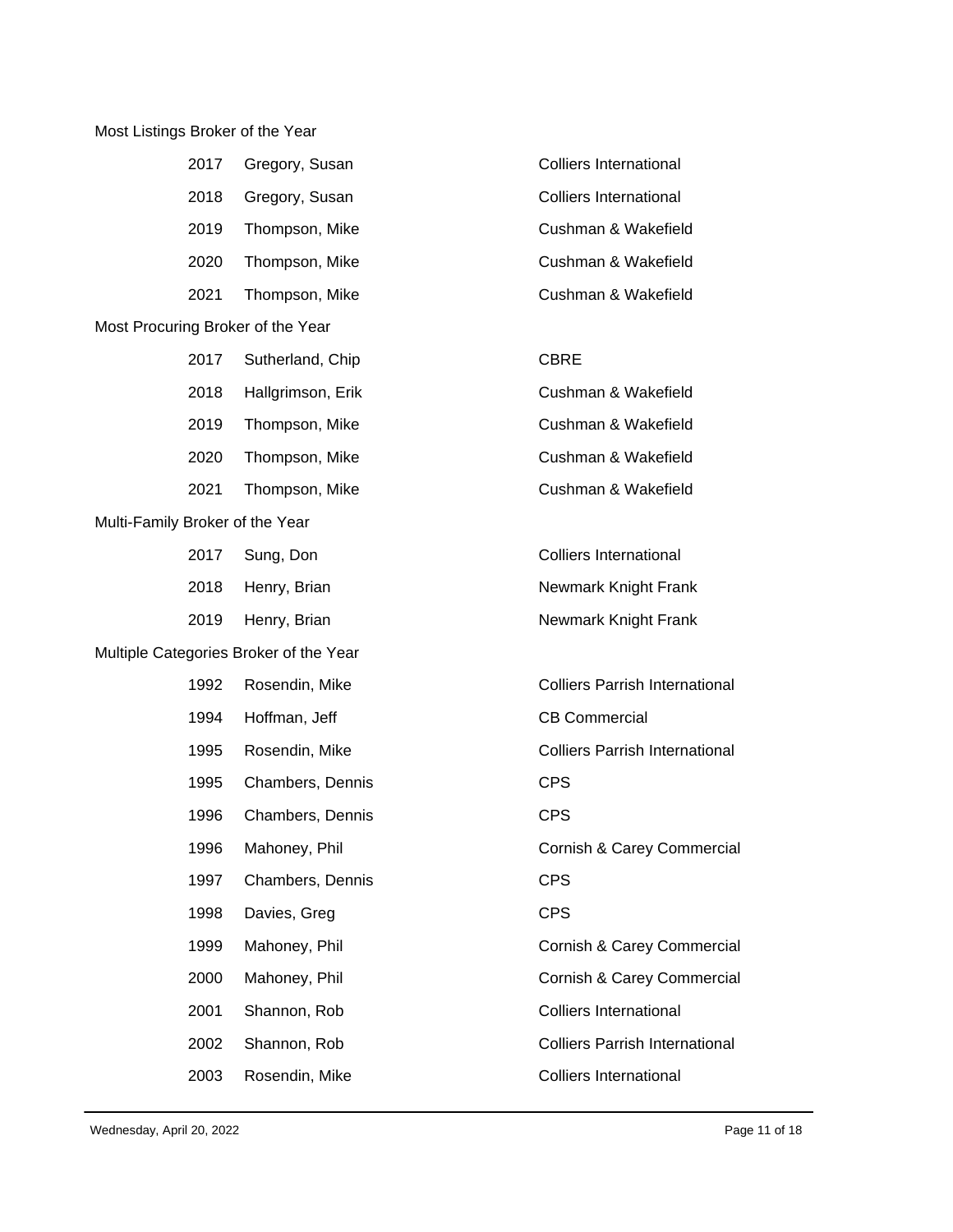|                           | 2004 | Pace, Steve      | <b>CPS</b>                        |  |
|---------------------------|------|------------------|-----------------------------------|--|
|                           | 2005 | Mahoney, Phil    | Cornish & Carey Commercial        |  |
|                           | 2006 | Mahoney, Phil    | Cornish & Carey Commercial        |  |
|                           | 2007 | Mahoney, Phil    | Cornish & Carey Commercial        |  |
|                           | 2008 | Ingwers, Rick    | Cushman & Wakefield               |  |
|                           | 2009 | Rosendin, Mike   | <b>Colliers International</b>     |  |
|                           | 2010 | Mahoney, Phil    | Cornish & Carey NKF               |  |
|                           | 2011 | Mahoney, Phil    | Cornish & Carey NKF               |  |
|                           | 2012 | Steinbock, Bob   | <b>CBRE</b>                       |  |
|                           | 2013 | Schmidt, Mark    | <b>CBRE</b>                       |  |
|                           | 2014 | Mahoney, Phil    | Newmark Cornish & Carey           |  |
|                           | 2015 | Horton, Steve    | Cushman & Wakefield               |  |
|                           | 2016 | Mahoney, Phil    | Newmark Cornish & Carey           |  |
|                           | 2017 | Sutherland, Chip | <b>CBRE</b>                       |  |
|                           | 2018 | Mahoney, Phil    | Newmark Knight Frank              |  |
|                           | 2019 | Mahoney, Phil    | Newmark Knight Frank              |  |
|                           | 2020 | Sutherland, Chip | <b>CBRE</b>                       |  |
|                           | 2021 | Sutherland, Chip | <b>CBRE</b>                       |  |
| Office Broker of the Year |      |                  |                                   |  |
|                           | 1976 | Castello, Tim    | Cushman & Wakefield, Inc.         |  |
|                           | 1980 | Kirst, Wendy     | MacMillan, Moore & Buchanan       |  |
|                           | 1981 | Arvay, Drew      | <b>Coldwell Banker Commercial</b> |  |
|                           | 1982 | Curran, Carol    | <b>Coldwell Banker Commercial</b> |  |
|                           | 1983 | Tyrell, Stephen  | Ashwill/Schneider, Inc.           |  |
|                           | 1983 | Arvay, Drew      | <b>Coldwell Banker Commercial</b> |  |
|                           | 1984 | Walsh, Bill      | <b>Coldwell Banker Commercial</b> |  |
|                           | 1984 | Michaels, Marne  | <b>Coldwell Banker Commercial</b> |  |
|                           | 1985 | Machado, Dave    | <b>Blickman Turkus</b>            |  |

- Brady, John Cooper Brady Commercial
- 1990 Talbert, Diane Cornish & Carey Commercial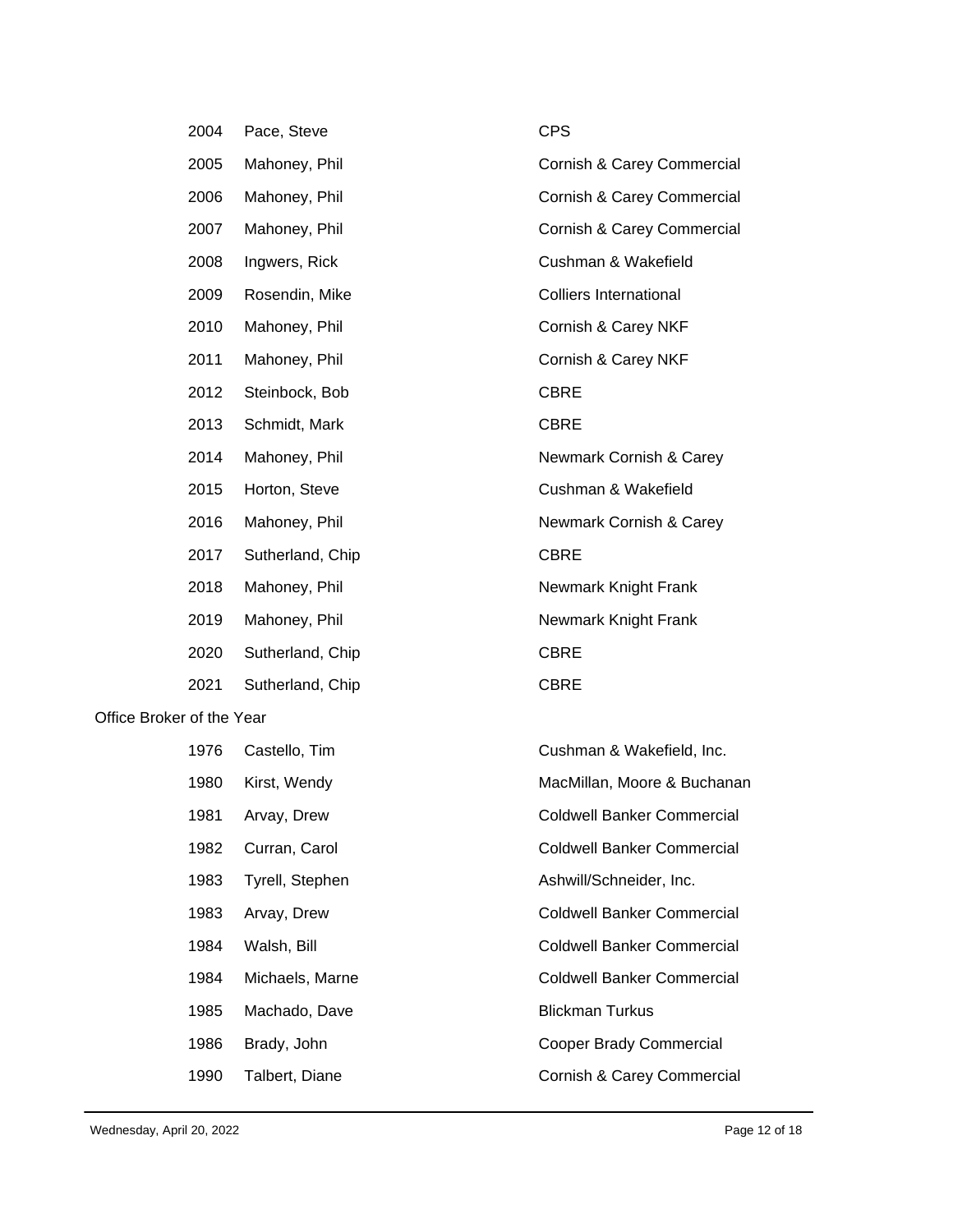|                                 | 1992 | Talbert, Diane    | Cornish & Carey Commercial            |
|---------------------------------|------|-------------------|---------------------------------------|
|                                 | 1993 | O'Neill, Ann      | <b>CB Commercial</b>                  |
|                                 | 1994 | Lamb, Randy       | Cornish & Carey Commercial            |
|                                 | 1995 | Kuiper, Mark      | <b>Colliers Parrish International</b> |
|                                 | 1996 | Talbert, Diane    | Cornish & Carey Commercial            |
|                                 | 1997 | Koch, Jim         | Cushman & Wakefield, Inc.             |
|                                 | 1998 | Dallmar, Howie    | Cornish & Carey Commercial            |
|                                 | 1999 | Dallmar, Howie    | Cornish & Carey Commercial            |
|                                 | 2000 | Daschbach, Mark   | Cornish & Carey Commercial            |
|                                 | 2001 | Dallmar, Howard   | Cornish & Carey Commercial            |
|                                 | 2002 | Dallmar, Howard   | Cornish & Carey Commercial            |
|                                 | 2003 | Dallmar, Howie    | Cornish & Carey Commercial            |
|                                 | 2004 | Dallmar, Howard   | Cornish & Carey Commercial            |
|                                 | 2005 | Hiebert, David    | Cornish & Carey Commercial            |
|                                 | 2006 | Phillips, Jay     | Cornish & Carey Commercial            |
|                                 | 2007 | Dallmar, Howard   | Cornish & Carey Commercial            |
|                                 | 2008 | Dallmar, Howie    | Cornish & Carey Commercial            |
|                                 | 2009 | Gabrielson, Randy | Cornish & Carey Commercial            |
|                                 | 2010 | Mahoney, Phil     | Cornish & Carey NKF                   |
|                                 | 2011 | Mahoney, Phil     | Cornish & Carey NKF                   |
|                                 | 2012 | Mahoney, Phil     | Cornish & Carey NKF                   |
|                                 | 2014 | Houston, Jeff     | <b>CBRE</b>                           |
|                                 | 2015 | Horton, Steve     | Cushman & Wakefield                   |
|                                 | 2016 | Mahoney, Phil     | Newmark Cornish & Carey               |
|                                 | 2017 | Dallmar, Howard   | Newmark Knight Frank                  |
|                                 | 2018 | Mahoney, Phil     | Newmark Knight Frank                  |
| Office Broker of the Year (Tie) |      |                   |                                       |
|                                 | 2013 | Mahoney, Phil     | Cornish & Carey Commercial            |
|                                 | 2013 | Houston, Jeff     | <b>CBRE</b>                           |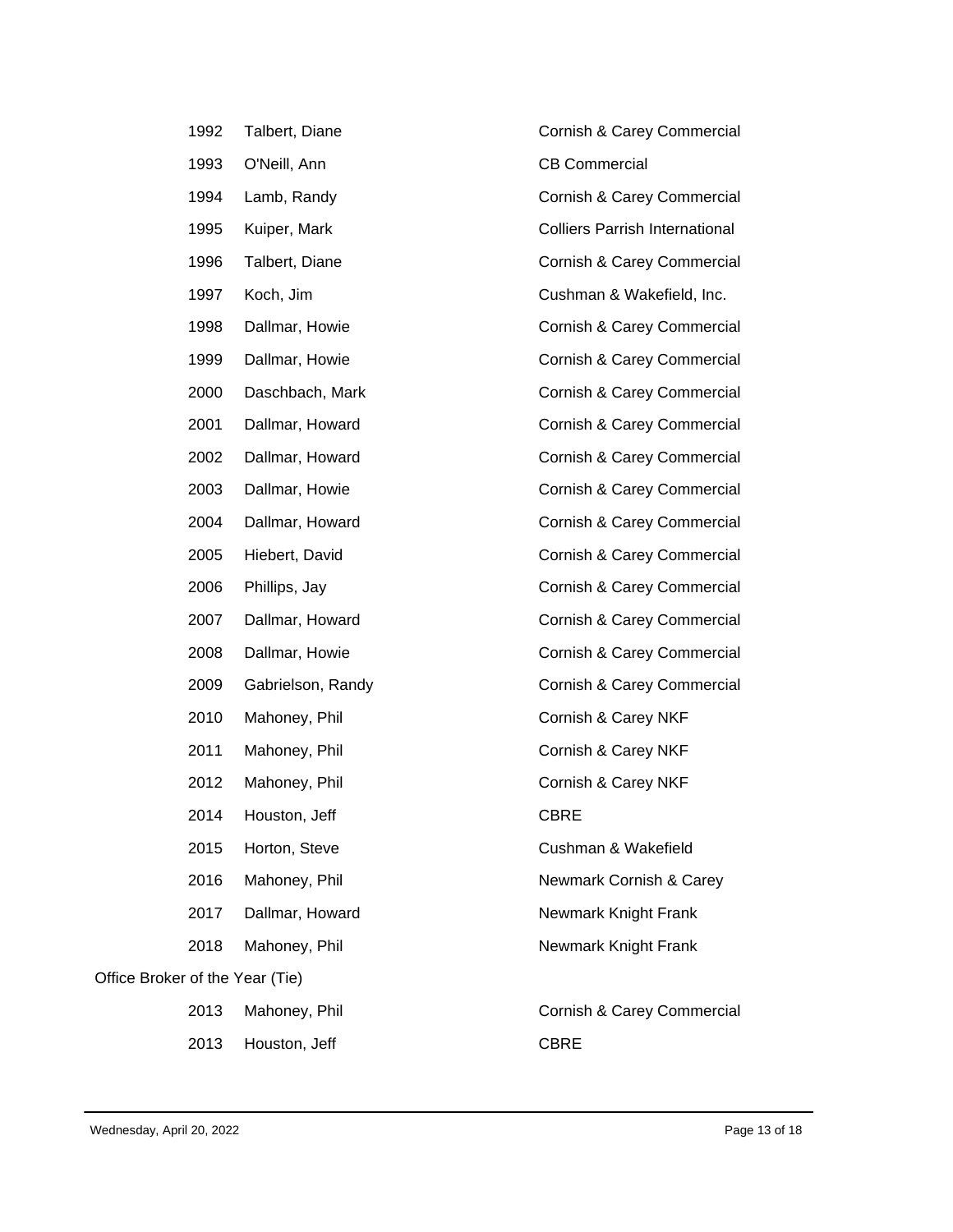Office/Downtown Broker of the Year 1987 Castello, Jim Cushman & Wakefield, Inc. 1988 Ritchie, Mark H. (1988) Ritchie & Ritchie 1989 Herrington, Judy Cornish & Carey Commercial 1991 Daugherly, Scott J.R. Parrish, Inc. Office/General Broker of the Year 1987 Knauf, Rick **Internal Company** Iliff Thorn & Company 1991 Talbert, Diane Cornish & Carey Commercial Office/Metropolitan Broker of the Year 1988 Boulden, Laureen K. MacMillan, Moore & Buchanan Office/Suburban Broker of the Year 1989 Michaels, Marne **Coldwell Banker Commercial** Outstanding Broker of the Year 1993 Mahoney, Phil **Commercial** Cornish & Carey Commercial Project Manager of the Year 1986 Mariani, Shirley **Trammell Crow Company** R&D Broker of the Year 1991 Biggar, Michael J Bishop Hawk, Inc. 1992 Scott, Randy Cornish & Carey Commercial 1992 Bergner, Steve **RES Group** 1993 Bergrer, Steve **RES Group** 1994 Scott, Randy Cornish & Carey Commercial 1995 Jonas, David **BT Commercial** 1996 Scott, R. Randolph Cornish & Carey Commercial 1997 Scott, R. Randolph Cornish & Carey Commercial 1998 Scott, Randy Cornish & Carey Commercial 1999 Scott, Randy **Commercial** Cornish & Carey Commercial 2000 Scott, Randy Cornish & Carey Commercial 2001 Horton, Steve **CPS** 2002 Fox, Eric CPS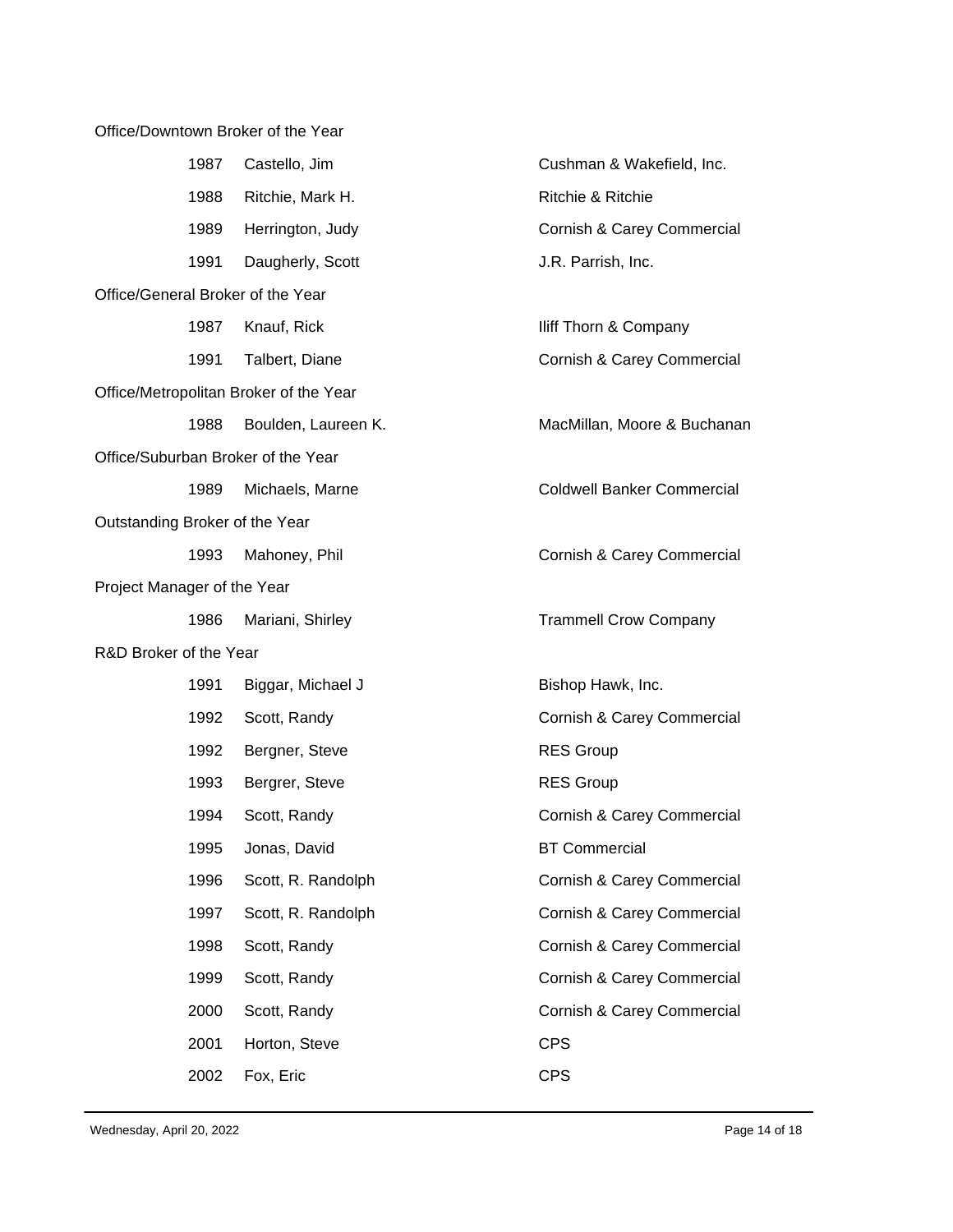|                                        | 2003 | Rosendin, Mike                        | Colliers International            |  |
|----------------------------------------|------|---------------------------------------|-----------------------------------|--|
| R&D/Office Broker of the Year          |      |                                       |                                   |  |
|                                        | 2004 | Daschbach, Mark                       | Cornish & Carey Commercial        |  |
|                                        | 2005 | Thede, David                          | Cornish & Carey Commercial        |  |
|                                        | 2006 | Brady, John                           | <b>CRESA Partners</b>             |  |
|                                        | 2007 | Mahoney, Phil                         | Cornish & Carey Commercial        |  |
|                                        | 2008 | Abarta, Jim                           | <b>Colliers International</b>     |  |
|                                        | 2009 | von Thaden, Gregg                     | <b>Colliers International</b>     |  |
|                                        | 2010 | Arrillaga, Jeff                       | Cornish & Carey NKF               |  |
|                                        | 2012 | Steinbock, Bob                        | <b>CBRE</b>                       |  |
|                                        | 2013 | Schmidt, Mark                         | <b>CBRE</b>                       |  |
|                                        | 2014 | Mahoney, Phil                         | Newmark Cornish & Carey           |  |
|                                        | 2015 | Houston, Jeff                         | <b>CBRE</b>                       |  |
|                                        | 2016 | Houston, Jeff                         | <b>CBRE</b>                       |  |
|                                        | 2017 | Horton, Steve                         | Cushman & Wakefield               |  |
|                                        | 2018 | Horton, Steve                         | Cushman & Wakefield               |  |
| R&D/Office Broker of the Year (Tie)    |      |                                       |                                   |  |
|                                        | 2011 | Horton, Steve                         | <b>Cassidy Turley</b>             |  |
|                                        | 2011 | Dallmar, Howard                       | Cornish & Carey NKF               |  |
|                                        |      | R&D/Office Listing Broker of the Year |                                   |  |
|                                        | 2019 | Horton, Steve                         | Cushman & Wakefield               |  |
|                                        | 2020 | Scott, Vincent                        | <b>CBRE</b>                       |  |
|                                        | 2021 | Horton, Steve                         | Cushman & Wakefield               |  |
| R&D/Office Procuring Broker of the Yea |      |                                       |                                   |  |
|                                        | 2019 | Houston, Jeff                         | <b>CBRE</b>                       |  |
|                                        | 2020 | Tsai, Tenny                           | Cushman & Wakefield               |  |
|                                        | 2021 | Jenab, Kalil                          | Cushman & Wakefield               |  |
| Retail Broker of the Year              |      |                                       |                                   |  |
|                                        | 1982 | Buhner, Rich                          | <b>Coldwell Banker Commercial</b> |  |
|                                        | 1983 | Kondo, Fred                           | Borelli & Burke                   |  |
|                                        |      |                                       |                                   |  |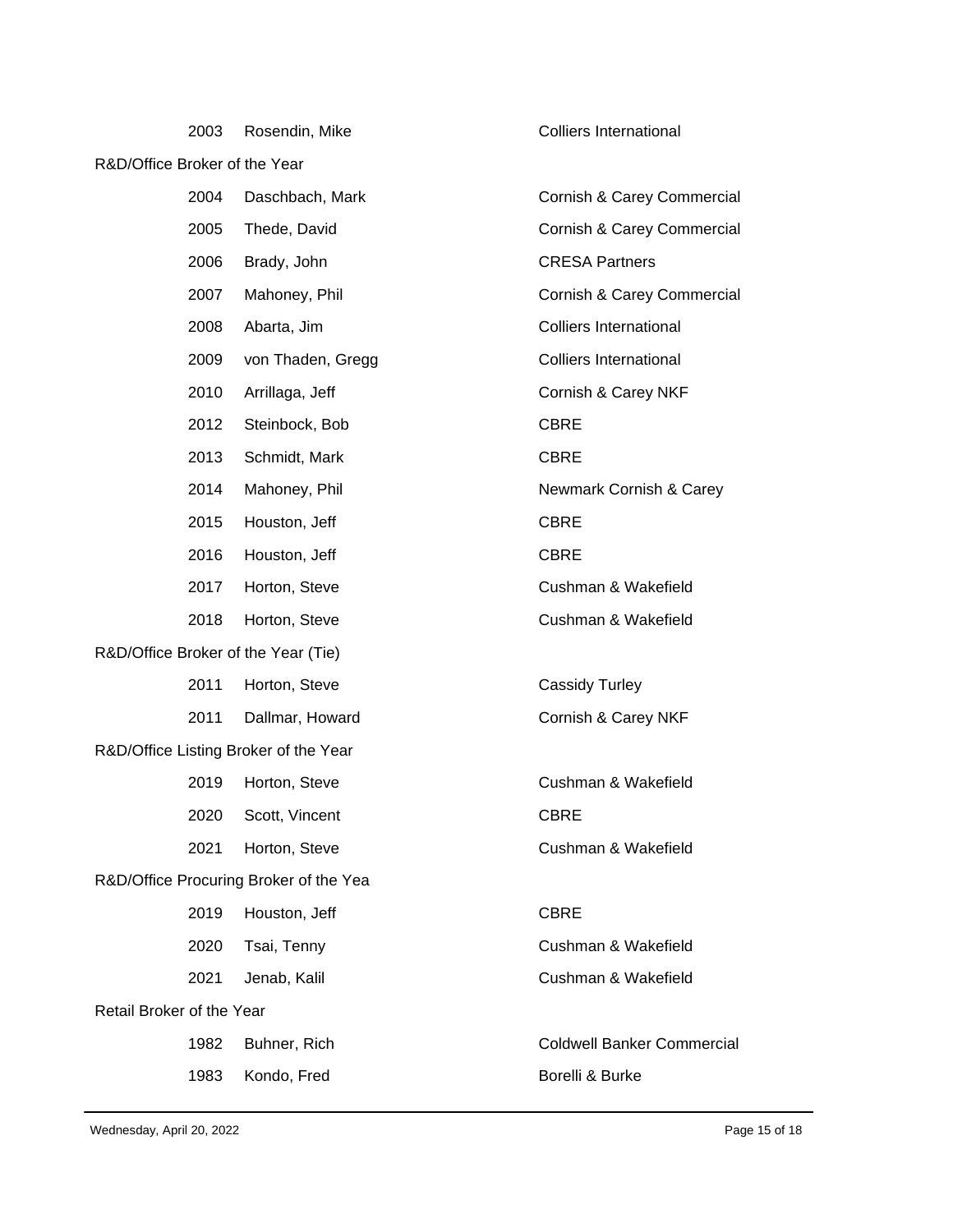| 1984 | Meacham, Gil     | Meacham/Oettinger, Inc.               |
|------|------------------|---------------------------------------|
| 1985 | Mackley, Randol  | Meacham/Oettinger, Inc.               |
| 1986 | Randolph, Jim    | Fox & Carskadon Commercial            |
| 1986 | Brown, Marilyn   | Fox & Carskadon Commercial            |
| 1987 | Oppenheimer, Jim | Meacham/Oppenheimer, Inc.             |
| 1988 | Randolph, Jim    | Fox & Carskadon Commercial            |
| 1988 | Brown, Marilyn   | Fox & Carskadon Commercial            |
| 1989 | Frazer, Bruce H. | <b>Retail Real Estate Group</b>       |
| 1990 | Machado, John    | Grubb & Ellis Company                 |
| 1991 | Teeuws, Amanda   | Terranomics                           |
| 1992 | Machado, John    | Grubb & Ellis Company                 |
| 1993 | Donovan, George  | <b>CB Commercial</b>                  |
| 1994 | Randolph, Jim    | <b>CB Commercial</b>                  |
| 1995 | Randolph, Jim    | <b>CB Commercial</b>                  |
| 1997 | Biagini, Mark    | <b>Biagini Properties</b>             |
| 1998 | Biagini, Mark    | <b>Biagini Properties</b>             |
| 1999 | Biagini, Mark    | <b>Biagini Properties</b>             |
| 2002 | Machado, John    | <b>Colliers Parrish International</b> |
| 2003 | Machado, John    | <b>Colliers International</b>         |
| 2004 | Berry, Sandra    | Cornish & Carey Commercial            |
| 2005 | Machado, John    | <b>Colliers International</b>         |
| 2006 | Randolph, Jim    | Cornish & Carey Commercial            |
| 2007 |                  |                                       |
|      | Machado, John    | <b>Colliers International</b>         |
| 2008 | Machado, John    | <b>Colliers International</b>         |
| 2009 | Machado, John    | <b>Colliers International</b>         |
| 2010 | Machado, John    | <b>Colliers International</b>         |
| 2011 | Machado, John    | <b>Colliers International</b>         |
| 2012 | Machado, John    | <b>Colliers International</b>         |
| 2013 | O'Carroll, Sean  | Cornish & Carey Commercial            |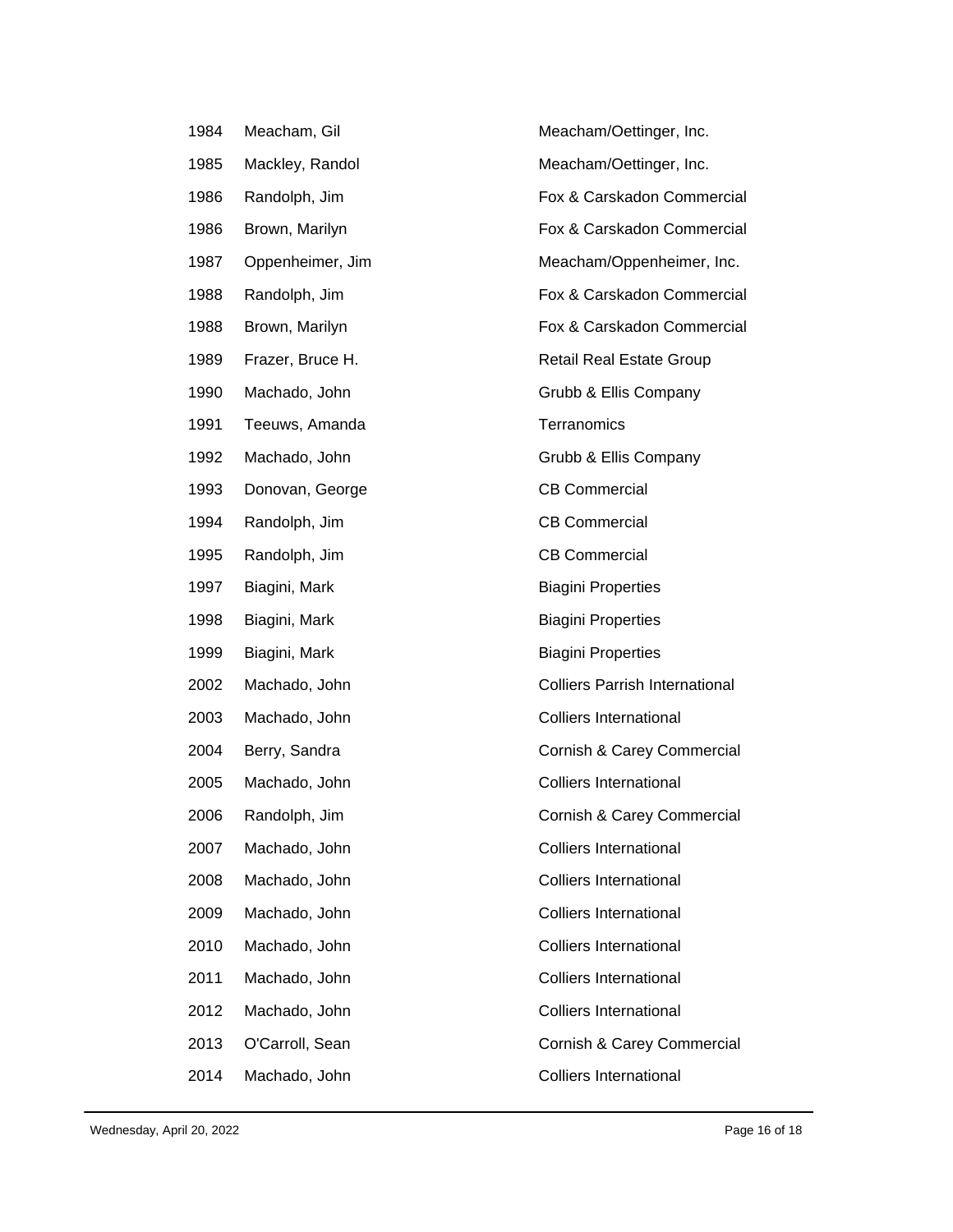|                           | 2015 | Chung, James       | Cushman & Wakefield             |
|---------------------------|------|--------------------|---------------------------------|
|                           | 2016 | Chung, James       | Cushman & Wakefield             |
|                           | 2017 | Machado, John      | <b>Colliers International</b>   |
|                           | 2018 | Machado, John      | <b>Colliers International</b>   |
|                           | 2019 | Machado, John      | <b>Colliers International</b>   |
|                           | 2020 | Machado, John      | Colliers                        |
|                           | 2021 | Machado, John      | Colliers                        |
| Rookie Broker of the Year |      |                    |                                 |
|                           | 1997 | Fox, Eric          | <b>CPS</b>                      |
|                           | 1998 | Moriarty, Joseph   | <b>BT Commercial</b>            |
|                           | 1999 | Clarens, Donnette  | Cornish & Carey Commercial      |
|                           | 2000 | Hallgrimson, Erik  | <b>CPS</b>                      |
|                           | 2001 | McKenna, John      | Cornish & Carey Commercial      |
|                           | 2002 | Kumagai, Wayne     | Cornish & Carey Commercial      |
|                           | 2003 | Henry, Stephen     | Cornish & Carey Commercial      |
|                           | 2004 | Machado, Vincent   | <b>CB Richard Ellis</b>         |
|                           | 2005 | Kelly, Joe         | <b>Colliers International</b>   |
|                           | 2006 | DeCoite, Jon       | <b>CPS CORFAC International</b> |
|                           | 2007 | Henderson, Jefrey  | <b>CB Richard Ellis</b>         |
|                           | 2008 | Smith, Boyd        | <b>NAI BT Commercial</b>        |
|                           | 2009 | Scott, Vincent     | <b>CB Richard Ellis</b>         |
|                           | 2010 | Moul, Kevin        | <b>Colliers International</b>   |
|                           | 2011 | Forcier, Jason     | Cornish & Carey NKF             |
|                           | 2012 | Taylor, Brett      | <b>Colliers International</b>   |
|                           | 2013 | Taylor, Matt       | <b>CBRE</b>                     |
|                           | 2014 | Suddjian, Michelle | Newmark Cornish & Carey         |
|                           | 2015 | Portal, Kyle       | <b>Colliers International</b>   |
|                           | 2016 | Bennette, Greg     | Cushman & Wakefield             |
|                           | 2017 | Taylor, Robbie     | <b>CBRE</b>                     |
|                           | 2018 | Lageman, Alex      | Cushman & Wakefield             |